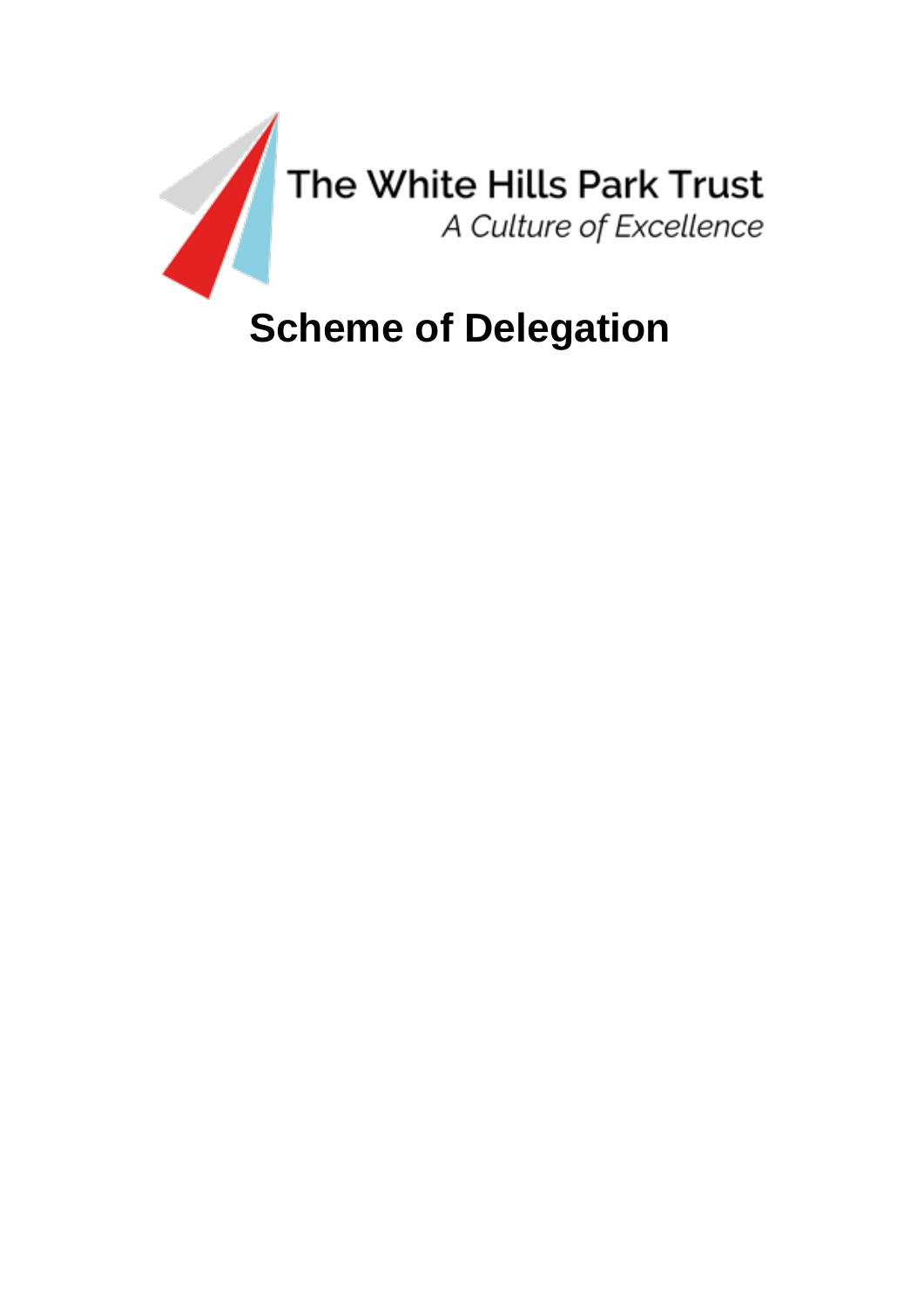# **Scheme of delegation**

Updated September 2021

# **Principles of the scheme of delegation**

# **The Trust is governed by the Trust Board and will:**

- 1. Ensure clarity of vision, ethos and set the strategic direction of the Trust.
- 2. Hold Executive leaders, Local Governing Bodies (LGBs) and academies to account to ensure the highest quality educational provision, safeguarding and equality of opportunity for all its pupils and effective support and performance management of staff.
- 3. Ensure effective financial performance by implementing a robust scheme of delegation.
- 4. Consult LGBs on proposals for membership, structure, terms of reference for LGBs and sub-committees; on arrangements for the recruitment and appointment of governors; and the introduction of the Trust's multi-academy governance arrangements before decisions are made.
- 5. Take appropriate action, including full or partial withdrawal of delegated authorities to individuals, groups and LGBs should the individual, group, or LGB fail to carry out their duties and responsibilities effectively in line with the Scheme of Delegation.
- 6. Operate in partnership and support LGBs and academies to improve outcomes: the Trust will consult over arrangements that directly affect LGBs and individual academies.
- 7. Implement effective arrangements for monitoring and evaluating the performance of LGBs and academies.

# **Academies in the Trust will:**

- 1. Act in accordance with the Trust Board scheme of delegation and make decisions on the strategic and tactical direction and policies affecting the day to day operation of the academy.
- 2. Report regularly to the Trust Board on the quality of educational provision, safeguarding and equality of opportunity for all its pupils and effective support and performance management of staff.

# **Purpose of the Scheme of Delegation:**

- Ensure that those responsible for governance and leadership are clear about which decisions remain in the control of the Trust Board
- Ensure that the role of the executive leadership is fully understood throughout the Trust
- Promote a culture of honesty and accountability
- Identify responsibility for the appointment and performance management of the Chief Executive Officer and academy Head Teachers
- Identify responsibility for policy and practice in each academy
- Identify responsibility for oversight of each academy's budget
- Identify responsibility for assessment of risk in each academy
- Identify responsibility for oversight of educational performance in each academy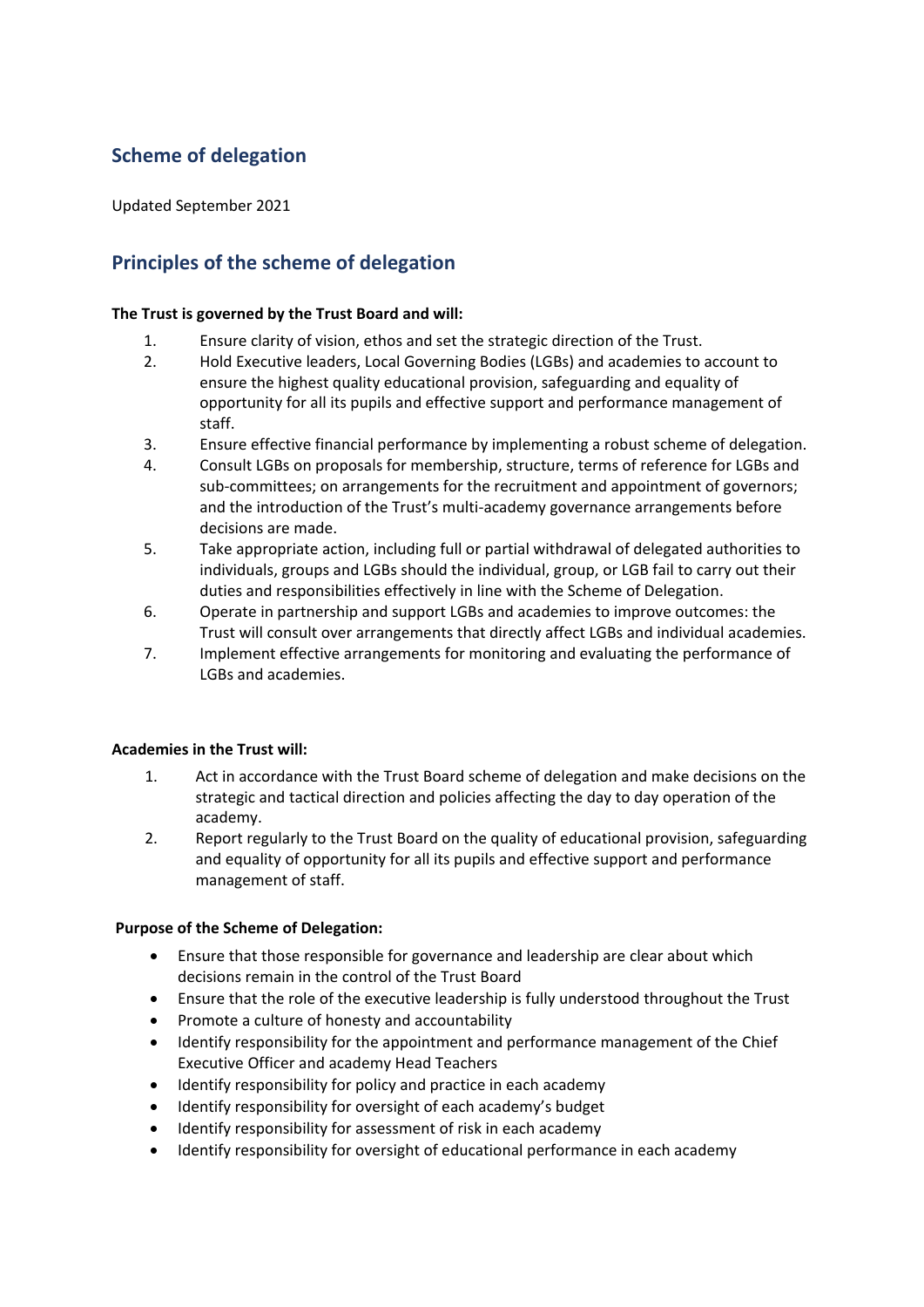### **ROLES AND RESPONSIBILITIES**

## **MEMBERS**

As charitable companies limited by guarantee, the members have a similar role to the shareholders of a company. The role of Members and Trustees are separate in order to achieve robust accountability. Members are the subscribers to the Trusts memorandum of association (MA) and have ultimate control over the multi-academy trust, with the ability to:

- Amend the Articles of Association (AA's), subject to restrictions in the articles, funding agreement or charity laws
- Appoint/remove/suspend existing Members
- Appoint/remove/suspend existing Trustees
- By special resolution, issue direction to Trustees to take a specific action which may have implications for the LGBs
- Appoint the Trusts external auditors and receive/approve the financial statement and annual report.
- Change the name of the company and ultimately wind up the Academy Trust

# **TRUSTEES**

The Trustees are both charity trustees and company directors. Academy Trusts are charitable companies and the trustees must comply with company law requirements. The duties are largely the same as those of a governor of a maintained school, such as regularly attending meetings, managing conflicts of interest, seeking advice from the academy's leadership team and ensuring the academy has appropriate procedures in place for reporting financial information.

Trustees have responsibility for 3 core governance functions:

- ensuring clarity of visions, ethos and setting the strategic direction,
- holding executive leaders to account for the educational performance of the organisation and its pupils and the performance management of staff
- ensuring effective financial performance
- *Accountable for all the trust's statutory functions and for the performance of all its schools / academies*

The Trustees set the strategic direction of the Trust by having the following accountability:

- Set the vision, values, aims and objectives for the Trust
- Agree the policy framework for LGBs to implement to achieve those aims and objectives
- Appoint/remove/suspend existing Governors of the LGB
- Review the Trust scheme of delegation arrangements annually
- Elect a chair, vice chairs and any other officers of the Trust

Trustees provide challenge and support by monitoring, reviewing and evaluating:

- LGB and academy progress towards the Trust annual priorities as detailed in the strategic plan
- The effectiveness of the Trust in relation to external benchmarks
- The implementation and effectiveness of the policy framework by the LGB and academy
- The extent to which statutory duties have been met by the LGBs and academy

Trustees ensure accountability by: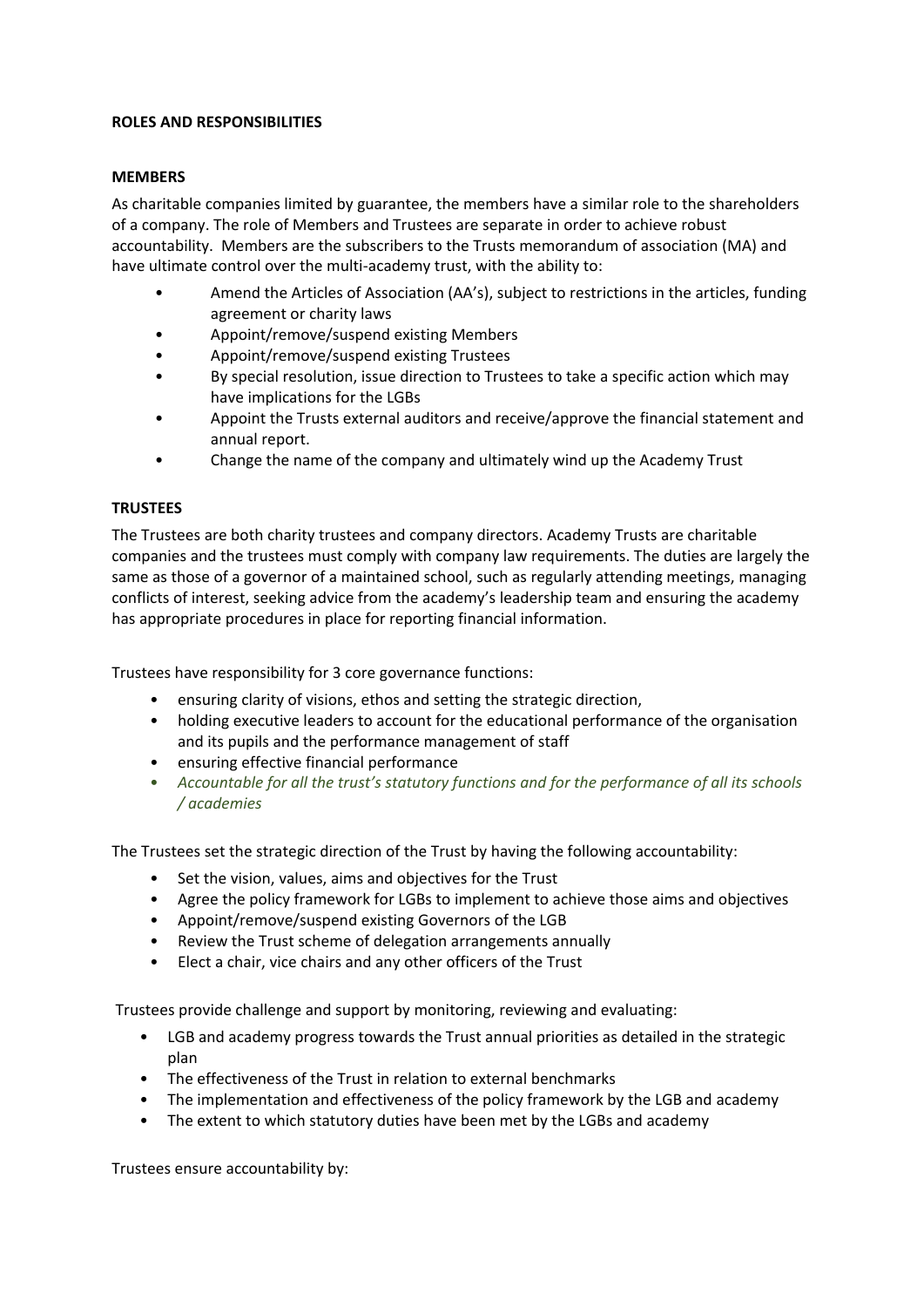- Ratifying the annual evaluation of academy effectiveness through scrutiny of QA evidence / KPIs
- Holding the Chief Executive Officer to account for the performance of the academies within the Trust including finance and the achievement of students
- Responding to OFSTED and other commissioned reports where necessary
- Establishing the framework through which parents and students are involved, consulted and informed
- Making available information to the community

# **TRUST BOARD**

Trustees are appointed based on the skills set required to govern and reviewed through regular audit. Key skills include leadership, pedagogy, finance, commercial, business, HR, curriculum, communication, digital, legal and strategy.

In addition, all Trustees demonstrate the following skills and attributes:

- Maintain a constant focus on what's best for the Trust, academies, pupils and staff by challenging in a constructive manner, asking probing questions and ensuring alignment to the strategic picture, in terms of both the Trust and the academies within it.
- Understand and effectively carry out their roles, responsibilities and accountabilities, with the ability to consider dynamic and innovative options.
- Understand the financial and the business elements of leading a Trust, as well as the legal aspects of the role and how the Trust and the business work.
- Work as part of a team and accept shared responsibility and accountability, as well as undertaking frequent self-evaluation in order to remain effective.
- Act with a strong moral purpose, integrity and honesty, and as an advocate for the Trust's values, ethos and philosophy.
- See and make the most of opportunities that are outside the day-to-day practices of the Trust or academy.
- Be innovative, creative and open-minded by engaging in futures thinking.
- Interpret data and monitor performance expertly
- Trustees will act in accordance with the agreed Code of Conduct at all times

# **TRUST AUDIT AND RISK COMMITTEE**

The Audit and Risk Committee is a sub-committee of the Trust Board, comprising a minimum of three members, appointed annually by the Trust Board. The role of the committee is to support the work of the Board by considering in greater detail items related to the management of strategic risk and the financial operation of the Trust and making recommendations to the Board. Duties of the committee include:

- Formulating / review of Trust and academy budgets
- Review of Trust Accounts
- Review Risk Register
- Determining the Trust Financial Model and policy
- Ensuring financial compliance
- Overseeing buildings maintenance and construction plan
- Monitoring Health and Safety

N.B. There is a separate Scheme of Delegation which sets out the relationship between the Trust Board and the Audit and Risk Committee.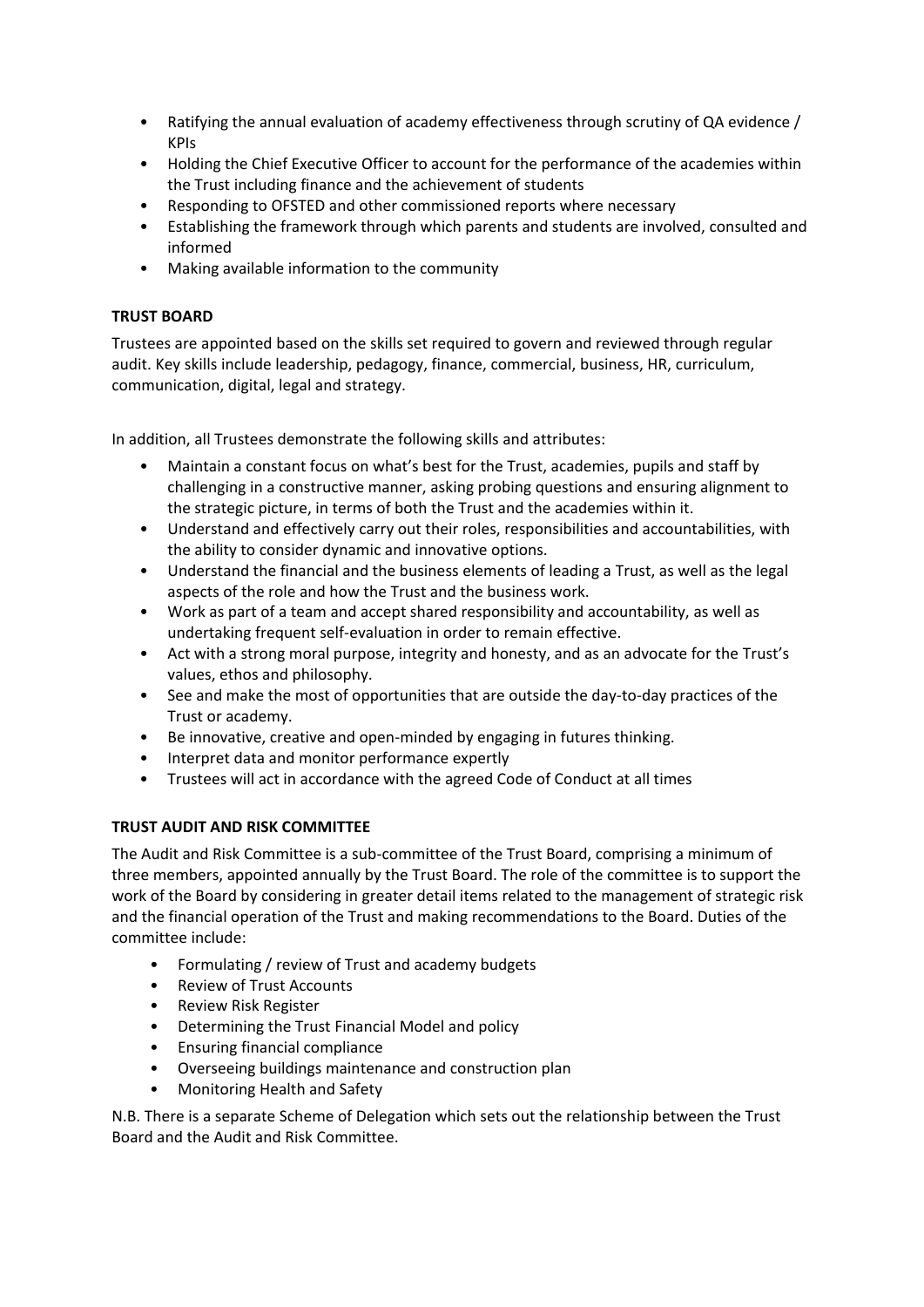# **GOVERNORS – THE LOCAL GOVERNING BODY (LGB)**

Individuals who sit on a LGB are referred to as Governors, since Trustees delegate governance functions to the local level.

The LGB must meet and report to the Trust at least 3 times a year to assure that there is the highest quality education provision, safeguarding and equality of opportunity for all its pupils and effective support and performance management of staff.

Through formal reviews the LGB would be expected to robustly consider areas such as; quality of leadership; teaching, learning and assessment; culture and ethos; educational outcomes, standards and progress; quality of the curriculum offer; recruitment and retention levels of students and teachers and behaviour and welfare.

The LGB considers:

- The academy Head Teacher's Report self-evaluation against current OFSTED criteria and any other criteria set by the LGB or the Trust
- Impact of key actions undertaken from the Academy Improvement Plan
- Monitoring activities undertaken by the academy and Governors
- Local and contextualised issues
- Recommendations to/direction from the Trust Board

# **Membership**

The Trust expects the LGB to represent the community it serves and, as well as the skills set, the LGB is expected to demonstrate that it has actively sought to create a diverse membership that includes:

- **Chair**
- Vice
- Head Teacher of the academy
- At least 2 staff members
- At least 2 parents
- Any other number as required by the LGB

# **CHIEF EXECUTIVE OFFICER (CEO)**

The Trust Board delegates responsibility for delivery of the vision and strategy to the CEO. The Trust Board will hold the CEO to account for the performance of the trust, including performance of the academies within the trust. The CEO in turn holds other senior executives to account by line managing them.

The CEO has the delegated responsibility for the operation of the trust including the performance of Trust academies and so the CEO performance manages the Academy Head Teachers. As there is delegation to the LGB this usually takes place alongside the LGB chair.

The CEO is the accounting officer so has overall responsibility for the operation of the Trust's financial responsibilities and must ensure that the organisation is run with financial effectiveness and stability, avoiding waste and securing value for money.

The CEO leads the executive management team of the academy trust. The CEO will delegate executive management functions to the executive management team and is accountable to the Trust Board for the performance of the executive management team.

# **ACADEMY HEAD TEACHER**

The Academy Head Teacher is responsible for the management of the academy and is managed by the CEO but reports to the LGB on matters which have been delegated to the LGB.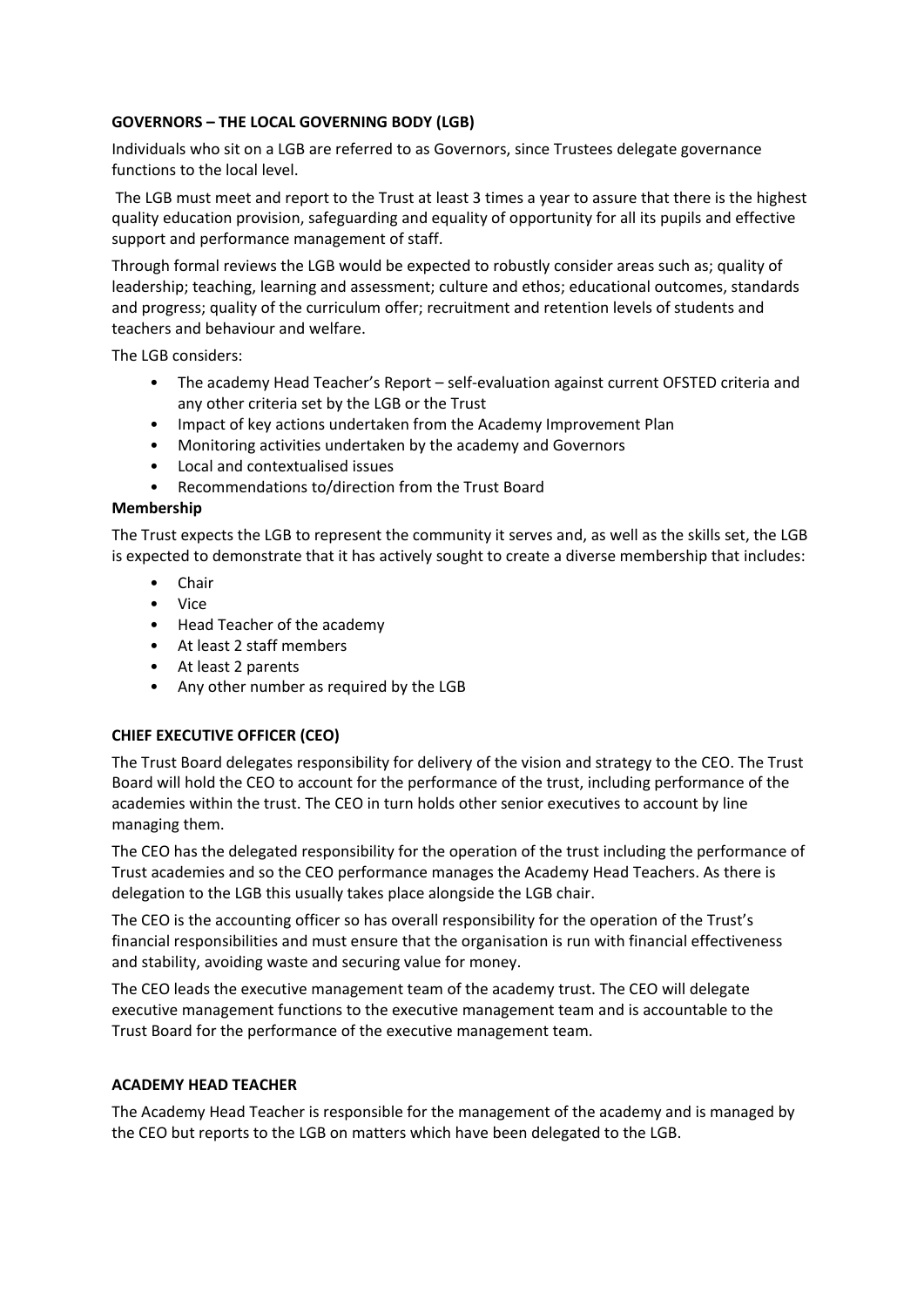# **ACADEMY COMMITTEE**

The Academy Committee is an advisory body that provides the link between the Trust Board and the LGB. Membership comprises a representative of the Trust Board (usually the Chair), a representative of each Academy LGB (usually the Chair), the CEO and the Operations Director. Other members of the Trust Executive Team attend committee meetings in an advisory role as and when required.

## **TRUST STRATEGIC LEADERS**

Senior Leaders from the Trust Executive consider medium and long term strategy and make recommendations to the Trust Board. The group evaluates the work of the Trust Team and the model of support and challenge provided to schools. This group provides strategic direction to the Trust Executive Team. It also makes recommendations for the Trust growth strategy.

#### **ACADEMY LEADERS**

All Head Teachers meet regularly with Trust Executive Leaders to discuss and review operational issues and Trust School Improvement support. This is the key communication forum for Head Teachers and senior leaders across the Trust.

# **SCHEME OF DELEGATION MATRIX**

The following matrix is based on the legal documents that inform the management and running of the Trust namely:

- The Articles of Association of the Trust
- The Master Funding Agreement
- Supplementary Funding Agreements relative to each Academy
- The Academy Financial Handbook
- Scheme of Delegation
- Advice and guidance of the DfE and/or the ESFA

#### **KEY**

| R | <b>RESPONSIBLE</b> | The person / group who actually carries out the process or task<br>assignment; responsible for getting the job done                                         |
|---|--------------------|-------------------------------------------------------------------------------------------------------------------------------------------------------------|
| A | <b>ACCOUNTABLE</b> | The person / group ultimately accountable for the process or task being<br>completed appropriately; responsible person (s) are accountable to this<br>group |
|   | <b>CONSULTED</b>   | People who are not directly involved with carrying out the task, but are<br>consulted and may contribute to the shaping                                     |
|   | <b>INFORMED</b>    | Those who receive information about the process or task, or need to<br>stay informed                                                                        |

- \* Delegated wholly or in part to the Audit and Risk Committee. The Trust Board retains accountability.
- \*\* Delegated to a panel comprising a minimum of 3 members of either the Trust Board or the relevant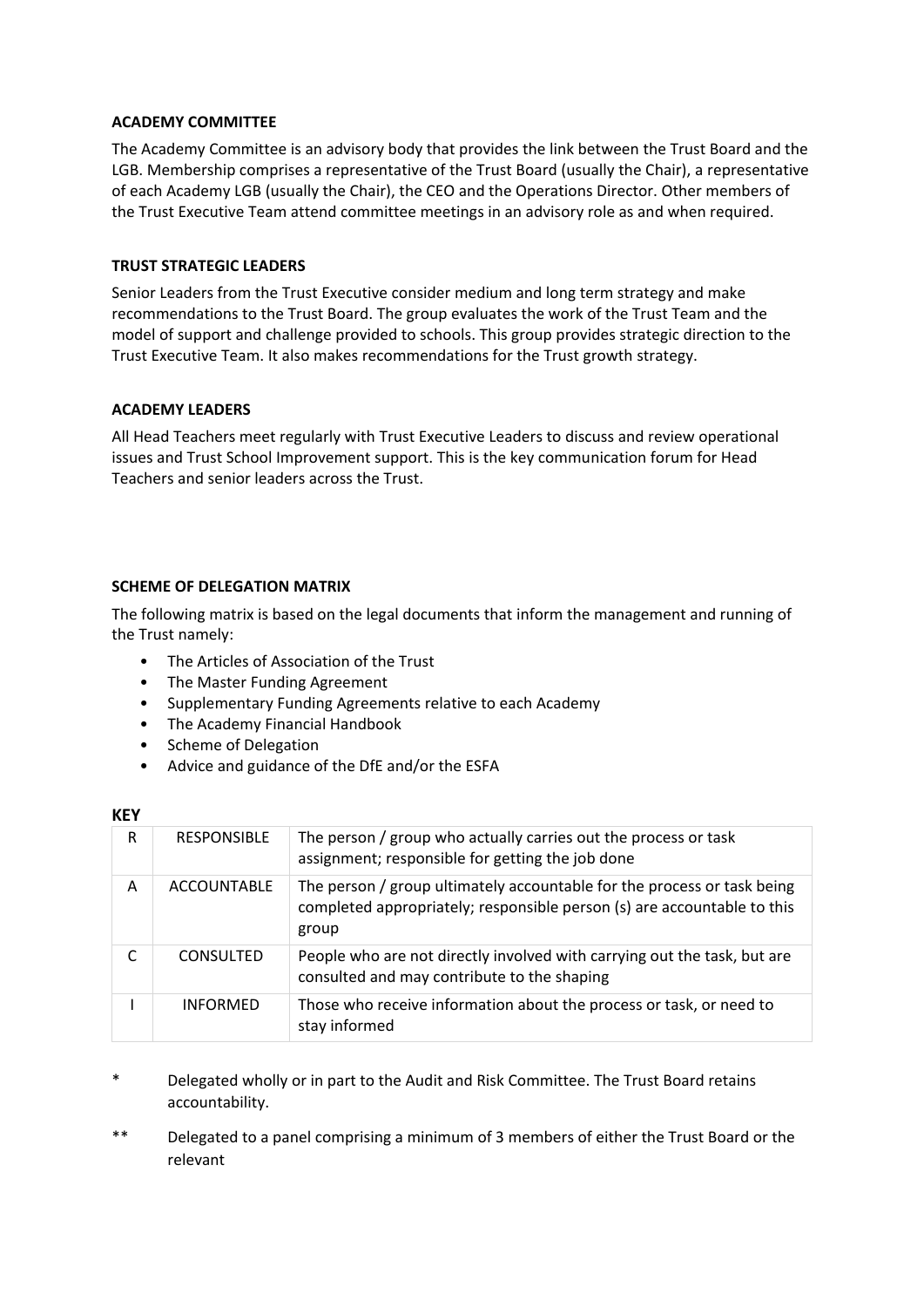academy's LGB. If not possible then Trustees or members of the LGB of any academy may complete the panel.

\*\*\* Delegated to the Pay Committee appointed by Trust Board.

# **TRUST / ACADEMY LINK**

The Scheme of Delegation matrix depends upon effective and timely communication and liaison within and between the Trust and each academy, and identifies the lead responsibility for each duty. Roles are abbreviated as follows:

| AC. | Academy Committee                | CFO. | Chief Executive Officer                 |
|-----|----------------------------------|------|-----------------------------------------|
| TOD | <b>Trust Operations Director</b> | TGM  | <b>Trust Governance Manager</b>         |
| TFM | Trust Finance Manager            |      | THPE Trust Head of Property and Estates |

TA Trust Accountant

| Governance                                                                                                                                                                    | <b>Members</b> | <b>Trust</b><br><b>Board</b> | <b>Chief</b><br><b>Executive</b><br><b>Officer</b> | Local<br><b>Governing</b><br><b>Body</b> | <b>Academy</b><br><b>Head</b><br><b>Teacher</b> | Trust /<br>Academy<br>Link |
|-------------------------------------------------------------------------------------------------------------------------------------------------------------------------------|----------------|------------------------------|----------------------------------------------------|------------------------------------------|-------------------------------------------------|----------------------------|
| Appoint new or remove existing Members.                                                                                                                                       | A, R           |                              |                                                    |                                          |                                                 |                            |
| Amend the Articles of Association.                                                                                                                                            | A, R           |                              |                                                    |                                          |                                                 |                            |
| Appoint/remove Trustees.                                                                                                                                                      | A, R           |                              |                                                    |                                          |                                                 |                            |
| Appointment of Governors - ensuring<br>processes in place for appointment of<br>governors (including ensuring that the<br>Governors have the skills to run the<br>Academies). |                | A                            | $\mathsf{C}$                                       | $\mathsf{R}$                             | C                                               | AC                         |
| Appointment of Trust external auditors.                                                                                                                                       | A              |                              | $\mathsf{R}$                                       |                                          |                                                 |                            |
| Appointment of Trust internal auditors.                                                                                                                                       |                | $A^*$                        | R                                                  |                                          |                                                 |                            |
| Appointment of Trust Board Company<br>Secretary.                                                                                                                              |                | $A^*$                        | $\mathsf{R}$                                       |                                          |                                                 |                            |
| Appointment of Clerk to Local Governing<br>Board.                                                                                                                             |                |                              | $\mathsf{R}$                                       | $\mathsf{C}$                             |                                                 | <b>TGM</b>                 |
| Appointment of Chairs of LGB.                                                                                                                                                 |                | A                            |                                                    | R                                        |                                                 | AC                         |
| Prepare scheme of delegation for LGBs.                                                                                                                                        |                | A/R                          | $\mathsf{C}$                                       |                                          |                                                 | AC                         |
| Implement training programme for<br>Trustees and LGBs.                                                                                                                        |                | A                            | R                                                  |                                          |                                                 | <b>TGM</b>                 |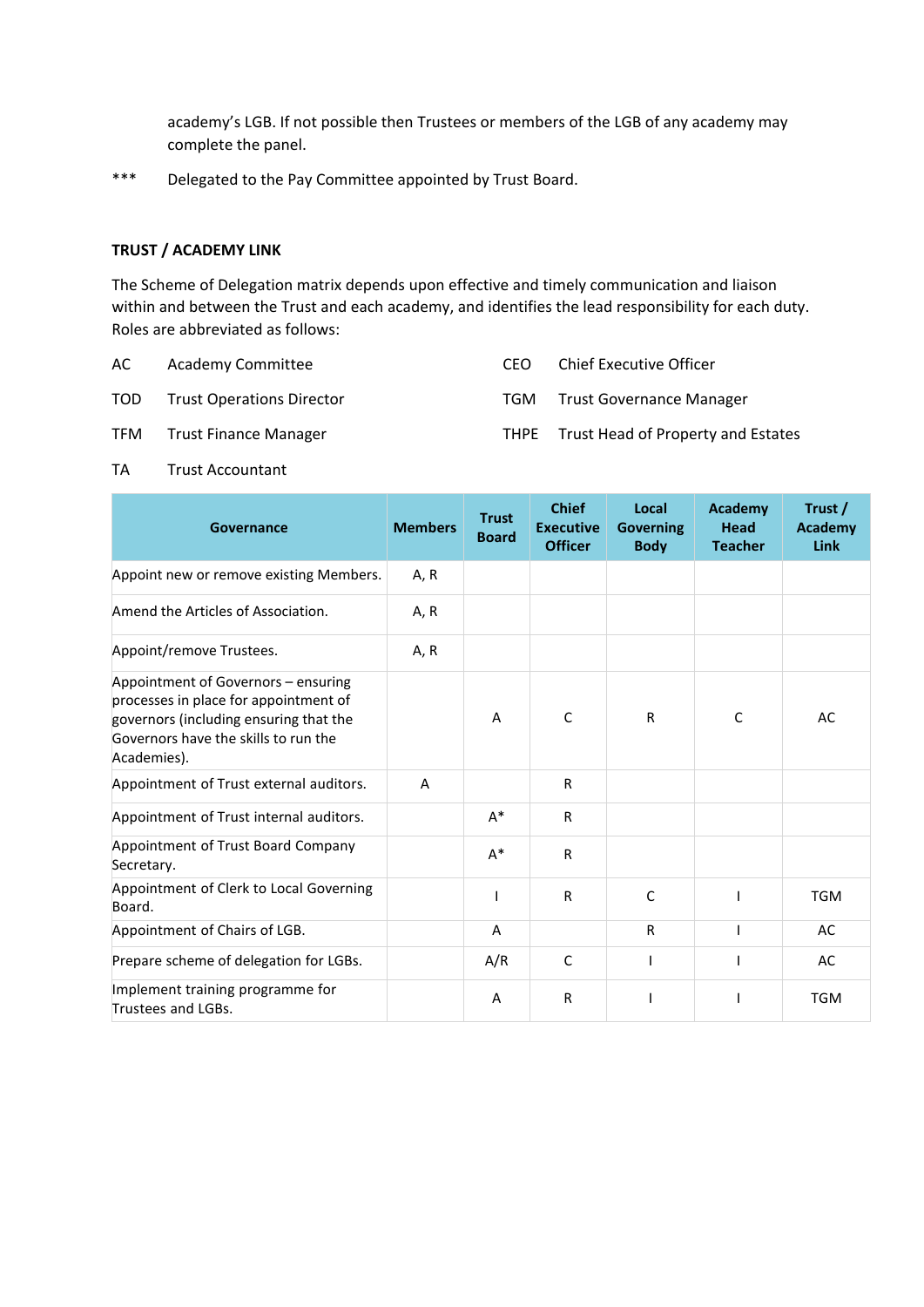| <b>Educational Effectiveness</b>                                                                                                                 | <b>Members</b>           | <b>Trust</b><br><b>Board</b> | <b>Chief</b><br><b>Executive</b><br><b>Officer</b> | Local<br><b>Governing</b><br><b>Body</b> | <b>Academy</b><br><b>Head</b><br><b>Teacher</b> | Trust /<br><b>Academy</b><br><b>Link</b> |
|--------------------------------------------------------------------------------------------------------------------------------------------------|--------------------------|------------------------------|----------------------------------------------------|------------------------------------------|-------------------------------------------------|------------------------------------------|
| Ensuring appropriate levels of support,<br>challenge and intervention to support<br>delivery of education outcomes.                              |                          | A                            | $\mathsf{R}$                                       | C                                        | C                                               | <b>CEO</b>                               |
| Establishing Trust Curriculum Policy.                                                                                                            |                          | A                            | $\mathsf{R}$                                       | $\mathsf{C}$                             | $\mathsf{C}$                                    | AC                                       |
| Reviewing and challenging the value for<br>money of the use of Pupil Premium and<br>other dedicated funding.                                     |                          | C                            | C                                                  | A                                        | $\mathsf{R}$                                    | CEO                                      |
| Setting term dates and length of the<br>academy day.                                                                                             |                          | A                            | $\mathsf{R}$                                       | $\mathsf{C}$                             | $\mathsf{C}$                                    | <b>AC</b>                                |
| Ensure school lunch is provided to<br>appropriate nutritional standards.                                                                         |                          |                              |                                                    | A                                        | $\mathsf{R}$                                    | <b>TOD</b>                               |
| Ensure provision of free school meals to<br>those meeting criteria.                                                                              |                          |                              |                                                    | A                                        | $\mathsf{R}$                                    | <b>TOD</b>                               |
| Agreeing formal collaborations and<br>partnership.                                                                                               | $\overline{\phantom{a}}$ | A                            | $\mathsf{R}$                                       | C                                        | $\mathsf{C}$                                    | AC                                       |
| To hear pupil exclusions representations<br>and determine outcome.                                                                               |                          | $R^{**}$                     |                                                    | R                                        |                                                 | <b>CEO</b>                               |
| To annually review the Behaviour Policy<br>and Anti-Bullying Policy and use the<br>exclusion data in comparison with local<br>and national data. |                          |                              |                                                    | A                                        | $\mathsf{R}$                                    |                                          |
| To appoint a Clerk to the Disciplinary<br>Committee (who is not a Member, Trustee,<br>Governor or the Chief Executive Officer).                  |                          |                              | $\mathsf{R}$                                       |                                          |                                                 |                                          |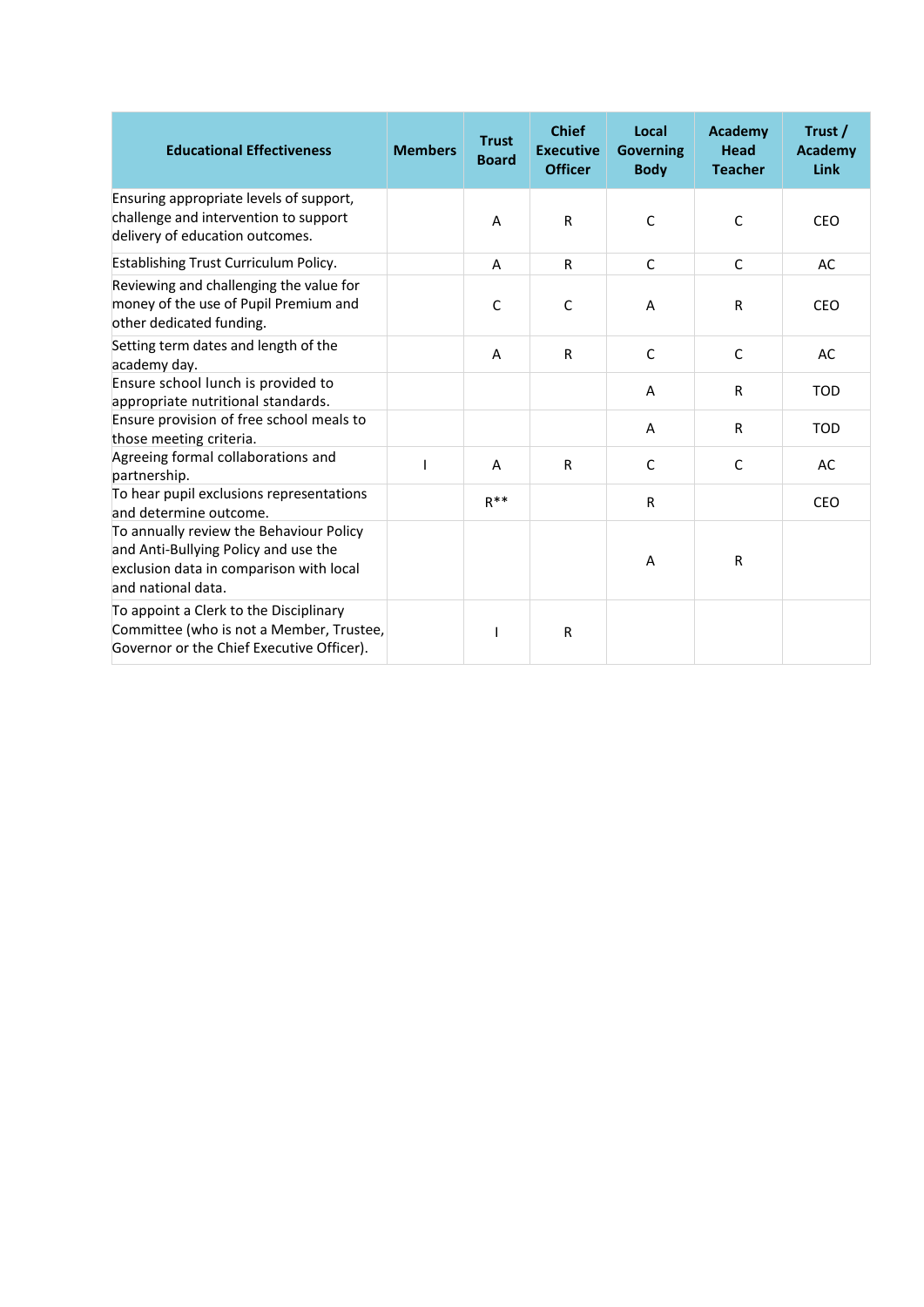| <b>Finance, operations and</b><br>asset management        | <b>Members</b> | <b>Trust</b><br><b>Board</b> | <b>Chief</b><br><b>Executive</b><br><b>Officer</b> | Local<br><b>Governing</b><br><b>Body</b> | <b>Academy</b><br><b>Head</b><br><b>Teacher</b> | Trust /<br>Academy<br><b>Link</b> |
|-----------------------------------------------------------|----------------|------------------------------|----------------------------------------------------|------------------------------------------|-------------------------------------------------|-----------------------------------|
| Determining and allocating the central                    |                |                              |                                                    |                                          |                                                 |                                   |
| services provided to the Academies by the                 | T              | $A^*$                        | R                                                  | $\mathsf{C}$                             | $\mathsf{C}$                                    | AC                                |
| Trust.                                                    |                |                              |                                                    |                                          |                                                 |                                   |
| Overseeing the effectiveness of services                  |                |                              |                                                    |                                          |                                                 |                                   |
| provided centrally by the Trust.                          |                | $A^*$                        | R                                                  | $\mathsf{C}$                             | $\mathsf C$                                     | AC                                |
| Determining use of Academies' premises                    |                |                              |                                                    |                                          |                                                 |                                   |
| and ensuring premises are adequately                      |                | $A^*$                        | $\mathsf{R}$                                       | C                                        | C                                               | <b>TOD</b>                        |
| maintained.                                               |                |                              |                                                    |                                          |                                                 |                                   |
| Determining Trust insurance arrangements.                 |                | $A^*$                        | R                                                  |                                          |                                                 |                                   |
| Overseeing media and public relations                     |                |                              |                                                    |                                          |                                                 |                                   |
| activities.                                               |                | T                            | A, R                                               | $\mathsf{C}$                             | $\mathsf{C}$                                    | TOD                               |
| Preparing Academy Prospectus and                          |                |                              |                                                    |                                          |                                                 |                                   |
| updating website.                                         |                |                              | T                                                  | Α                                        | R                                               | <b>TOD</b>                        |
|                                                           |                |                              |                                                    |                                          |                                                 |                                   |
| Ensuring Academy websites meet statutory<br>requirements. |                | Α                            | $\mathsf R$                                        | L                                        | $\overline{1}$                                  | <b>TOD</b>                        |
|                                                           |                |                              |                                                    |                                          |                                                 |                                   |
| Determining and overseeing the overall                    |                |                              |                                                    |                                          |                                                 |                                   |
| buildings replacement and maintenance                     |                | $A^*$                        | $\mathsf{R}$                                       | C                                        | C                                               | <b>THPE</b>                       |
| schedule and plan.                                        |                |                              |                                                    |                                          |                                                 |                                   |
| Agreeing Trust funding model including                    |                |                              |                                                    |                                          |                                                 |                                   |
| individual funding arrangements for                       | $\mathsf{l}$   | $A^*$                        | R                                                  | $\mathsf{C}$                             | $\mathsf C$                                     | AC                                |
| Academies including scheme of delegation                  |                |                              |                                                    |                                          |                                                 |                                   |
| of financial authority.                                   |                |                              |                                                    |                                          |                                                 |                                   |
| Formulating and setting the 3-5 year Trust                |                |                              |                                                    |                                          |                                                 |                                   |
| budget                                                    | $\mathbf{I}$   | $A^*$                        | R                                                  | C                                        | $\overline{1}$                                  | AC                                |
| Formulating and setting Academy budgets.                  |                | $\mathsf{I}^*$               | L                                                  | Α                                        | R                                               | TFM / TA                          |
| Approval of Academy budgets.                              |                | $A^*$                        | $\mathsf{R}$                                       |                                          |                                                 |                                   |
| Ensuring delivery of academy annual                       |                |                              |                                                    |                                          |                                                 |                                   |
| budgets (including managing Academy cash                  |                | $\mathsf{I}^*$               | L                                                  | A                                        | R                                               | <b>TFM TA</b>                     |
| flow).                                                    |                |                              |                                                    |                                          |                                                 |                                   |
| Ensure preparation of statutory annual                    |                |                              |                                                    |                                          |                                                 |                                   |
| accounts.                                                 |                | $A^*$                        | R                                                  |                                          |                                                 |                                   |
| Acquiring and disposing of Trust land.                    | $\mathsf{C}$   | $A^*$                        | ${\sf R}$                                          |                                          | ı                                               | AC                                |
| Changing use and disposal of Assets.                      | C              | $A^*$                        | $\mathsf R$                                        |                                          | ı                                               | AC                                |
| Agreeing the investment policy in line with               |                |                              |                                                    |                                          |                                                 |                                   |
| the Academies Financial Handbook.                         | $\mathsf{C}$   | $A^*$                        | R                                                  |                                          |                                                 |                                   |
| Establishing Trust procurement policies.                  |                | $A^*$                        | $\mathsf R$                                        |                                          | I                                               | AC                                |
| Approval of borrowing.                                    | $\mathsf C$    | $A^*$                        | R                                                  |                                          |                                                 |                                   |
| Ensuring VAT compliance.                                  |                |                              |                                                    |                                          |                                                 |                                   |
|                                                           |                | $A^*$                        | R                                                  |                                          |                                                 |                                   |
| Compliance: Funding Agreement - comply                    |                |                              |                                                    |                                          |                                                 |                                   |
| with all obligations including the Master and             |                | $\mathsf{A}^*$               |                                                    |                                          |                                                 |                                   |
| Supplementary Funding Agreements and the                  | A              |                              | R                                                  |                                          |                                                 |                                   |
| Academies Financial Handbook.                             |                |                              |                                                    |                                          |                                                 |                                   |
| Compliance: Regulatory - with all regulations             |                |                              |                                                    |                                          |                                                 |                                   |
| affecting the Trust (including all charity law,           |                |                              |                                                    |                                          |                                                 |                                   |
| company law, employment law and health                    | A              | $A^*$                        | ${\sf R}$                                          |                                          |                                                 |                                   |
| and safety).                                              |                |                              |                                                    |                                          |                                                 |                                   |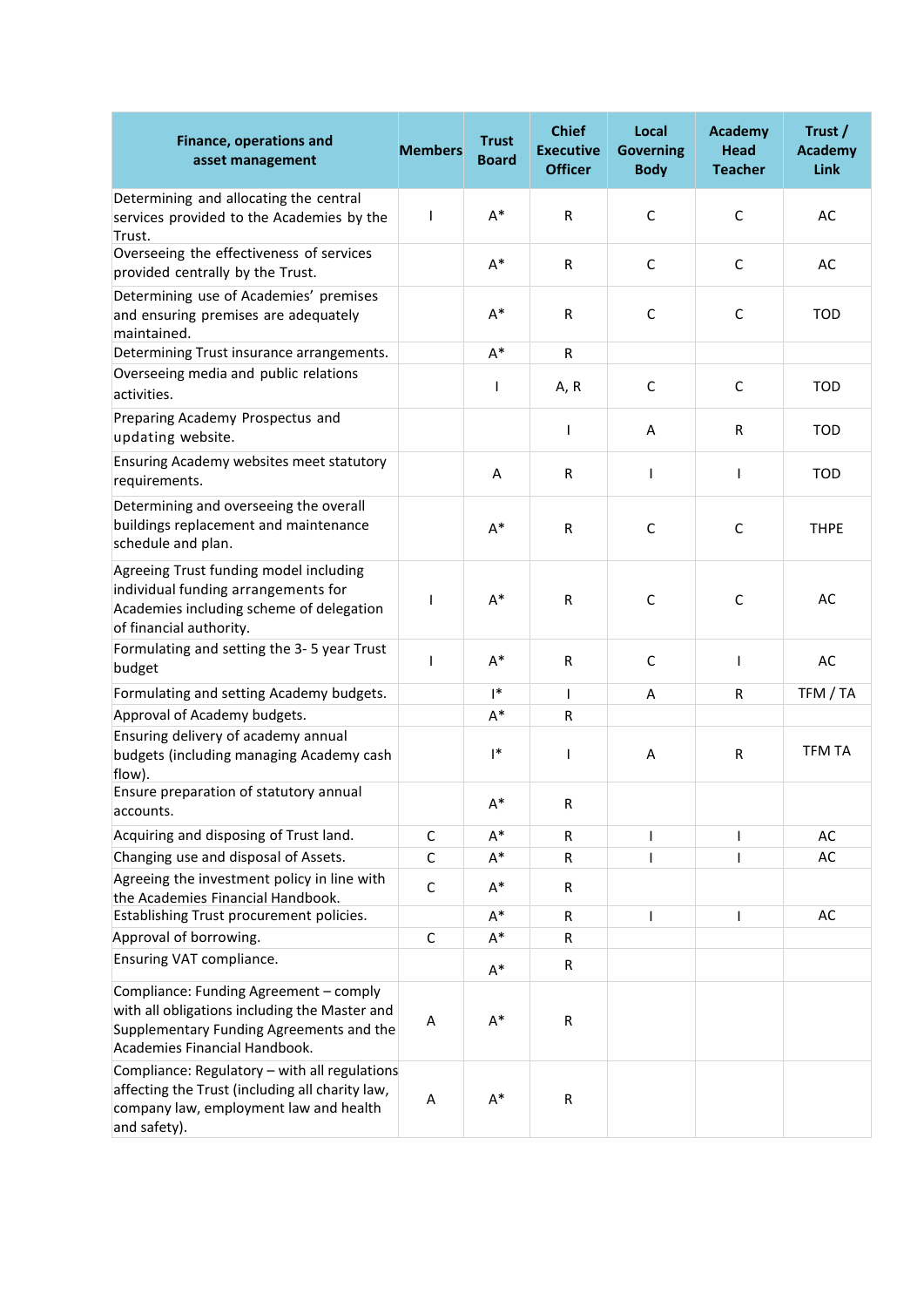| Compliance: Financial Oversight - ensuring<br>that there are appropriate financial controls<br>so that there is regularity, probity and value<br>for money in relation to the management of<br>public funds. | C | $A^*$ | R |  |            |
|--------------------------------------------------------------------------------------------------------------------------------------------------------------------------------------------------------------|---|-------|---|--|------------|
| Compliance – completing the register of<br>business interests and put in place a<br>procedure to deal with any conflicts of<br>interest and connected party transactions.                                    |   | $A^*$ | R |  |            |
| Compliance - FOI requests and complaints.                                                                                                                                                                    |   | $A^*$ | R |  | AC         |
| Set Admissions Policy.                                                                                                                                                                                       |   | A     | R |  | AC         |
| Admission application decisions and appeals.                                                                                                                                                                 |   | A     | R |  | <b>TOD</b> |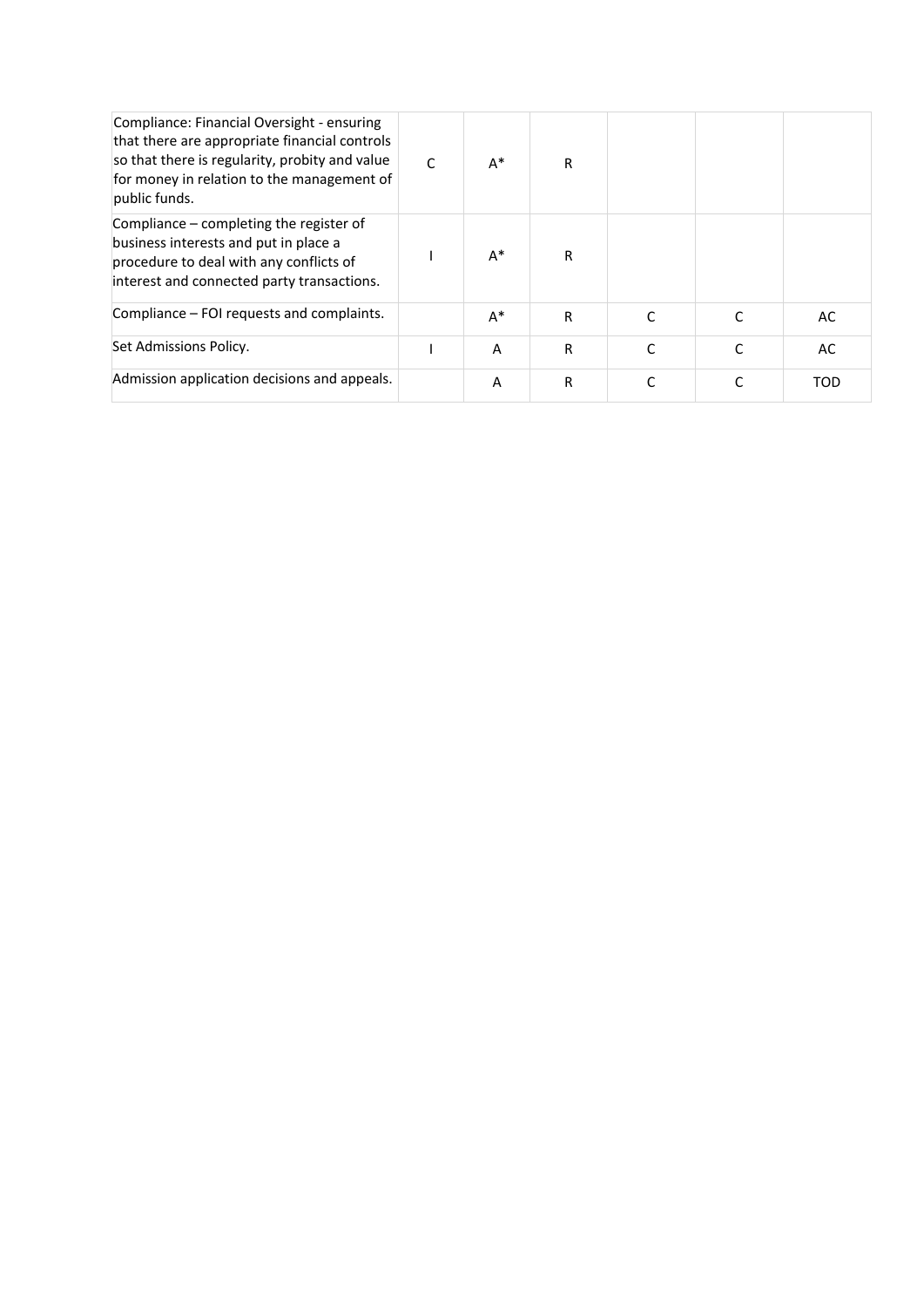| <b>Strategy and Leadership</b>                                                                         | <b>Members</b> | <b>Trust</b><br><b>Board</b> | <b>Chief</b><br><b>Executive</b><br><b>Officer</b> | Local<br><b>Governing</b><br><b>Body</b> | <b>Academy</b><br><b>Head</b><br><b>Teacher</b> | Trust /<br><b>Academy</b><br><b>Link</b> |
|--------------------------------------------------------------------------------------------------------|----------------|------------------------------|----------------------------------------------------|------------------------------------------|-------------------------------------------------|------------------------------------------|
| Change the name of the company (Trust).                                                                | A, R           |                              |                                                    |                                          |                                                 |                                          |
| Set vision and strategic objectives of the<br>Trust.                                                   | $\mathsf{C}$   | A                            | R                                                  | $\mathsf{C}$                             | $\mathsf{C}$                                    | <b>AC</b>                                |
| Implementation of strategic objectives of<br>the Trust.                                                |                | A                            | R                                                  | $\mathsf{C}$                             | C                                               | AC                                       |
| Set and scrutinise the strategic objectives<br>of the Academies.                                       |                | $\mathsf{C}$                 | $\mathsf{C}$                                       | A                                        | R                                               | AC                                       |
| Implementation of strategic objectives of<br>an individual Academy.                                    |                | $\mathsf{C}$                 | $\mathsf{C}$                                       | A                                        | $\mathsf{R}$                                    | AC                                       |
| Review and approval of policies (including<br>level of delegation to academies).                       |                | A                            | R                                                  | $\mathsf{C}$                             | C                                               | AC                                       |
| Manage response to legal claims.                                                                       |                | A                            | $\mathsf{R}$                                       | $\mathsf{I}$                             | T                                               | <b>TOD</b>                               |
| Manage strategic risk register.                                                                        | $\mathsf{C}$   | $A^*$                        | R                                                  | ı                                        | 1                                               | <b>TOD</b>                               |
| Design and implement the Trust<br>Improvement Plan.                                                    | $\mathbf{I}$   | A                            | $\mathsf{R}$                                       | $\mathsf{C}$                             | $\mathsf{C}$                                    | AC                                       |
| Design and implement Academy plan in line<br>with strategic aims of the Trust (annual<br>requirement). |                | 1                            | T                                                  | A                                        | R                                               | CEO                                      |
| Reviewing performance of the Trust.                                                                    | $\mathbf{I}$   | A                            | $\mathsf{R}$                                       | $\mathsf{I}$                             | $\mathbf{I}$                                    | <b>AC</b>                                |
| Reviewing performance of Academies and<br>reporting to Trust.                                          |                | $\mathsf{I}$                 | T                                                  | A                                        | $\mathsf{R}$                                    | <b>CEO</b>                               |